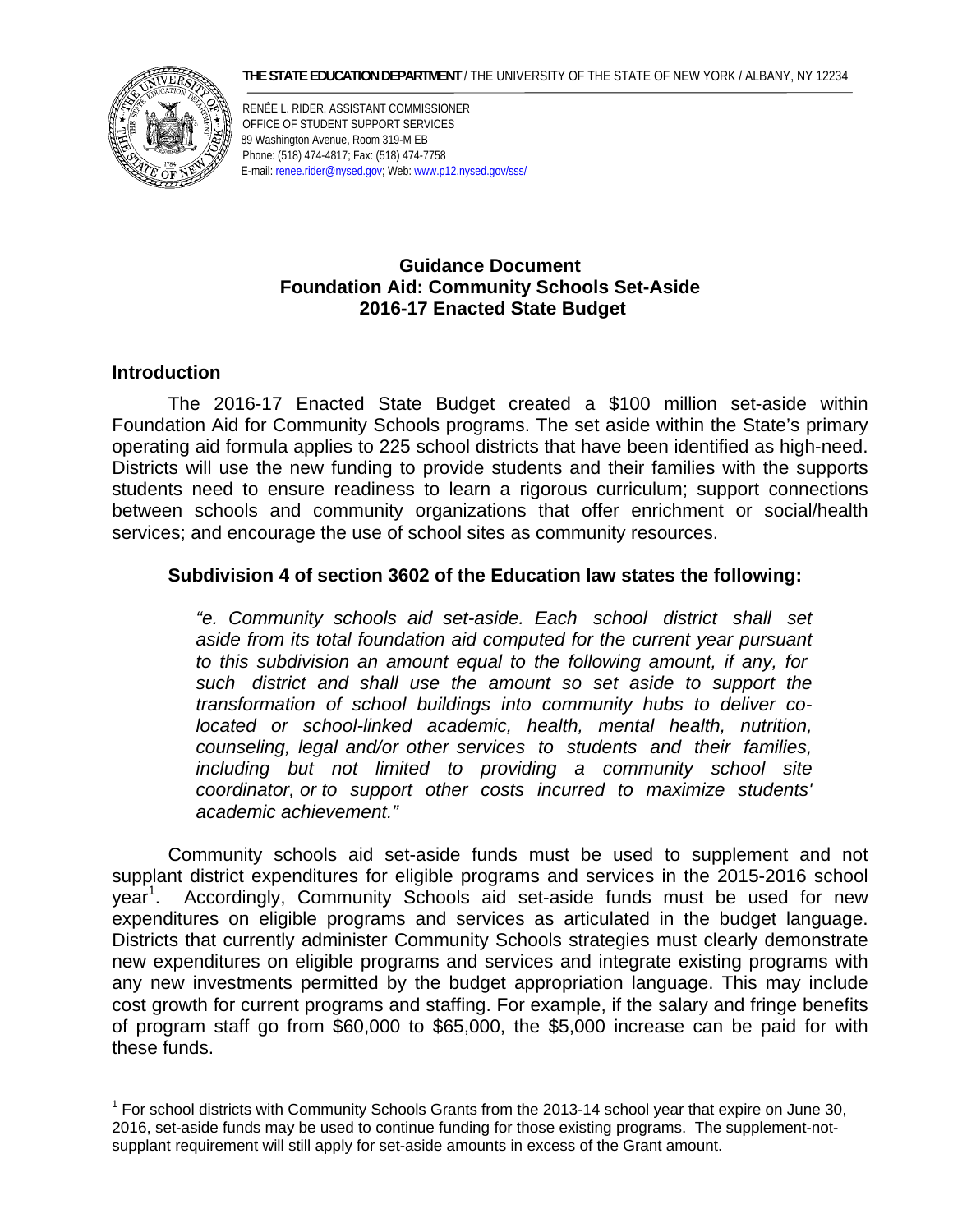# **Definition of Community Schools**

Community Schools are public schools that emphasize family engagement and are characterized by strong partnership and additional supports for students and families designed to counter environmental factors that impede student achievement. While some of the specific attributes of a community school program vary based on the needs of the respective community, all Community Schools share three foundation pillars:

- 1. A **rigorous academic program** with strong supports to **prepare all students for college, careers, and citizenship, and that supplements quality curriculum** with expanded learning opportunities that keep students engaged, coupled with high levels of accountability for results;
- 2. A **full range of school-based and school-linked programs and services** that, **based on a needs assessment of the community**, address the comprehensive needs of students and their families and that work with families as essential partners in student success;
- 3. **Partnerships that demonstrate collaboration with the local community**, including by engaging families and other community stakeholders and drawing on a broad set of resources, incorporating local and State government agencies, non-profit service providers, institutions of higher education, and the philanthropic and business communities in other to extend the impact and depth of services and programs.

# **Allowable Expenditures by Category**

a new Community Schools model. Each district's set-aside amount will be posted on the Student Support Services website at http://www.p12.nysed.gov/sss/. For services outlined in the statute and addressed below, costs for provider salary/benefits or contracts are eligible, except where specified, whether the service is provided by district employees or contracted individuals or community-based organizations as long as the costs are an expansion of an existing or for

Eligible expenditures may include, but are not limited to:

- 1) Academic
	- New contract and/or salary and benefit costs for the provision of professional development that improves classroom instruction for providers of regular instruction, credit-bearing enrichment programming or academic support services for students:
	- New contract and/or salary and benefit costs for providers of enrichment and or supplemental academic services to be provided to students;
	- New contract and/or salary and benefit costs for providers of high school equivalency, English language or similar instruction for families or community members;
	- Costs of supplemental instructional materials to be purchased to support regular classroom instruction, academic enrichment or academic enrichment services for students;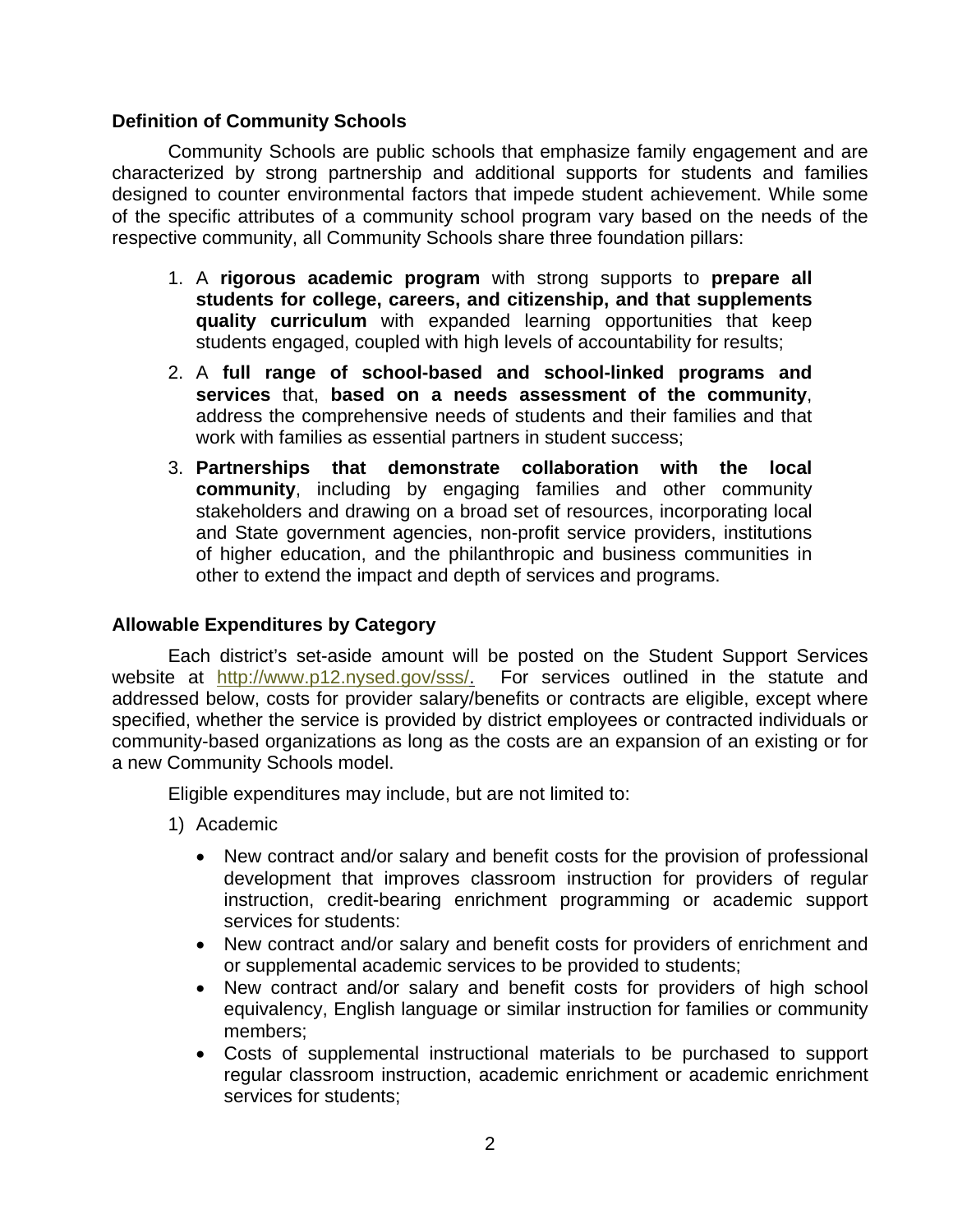- Provision of developmentally appropriate early childhood education programs, not otherwise provided by the school;
- Other costs of academic support services approved by the Commissioner.
- 2) Health, mental health and counseling, dental care
	- New contract and/or salary and benefit costs for fully licensed and certified professional providers of these services;
	- New contract and/or salary and benefit costs for providers of career counseling services for students, families or community members;
	- Initial site preparation and set-up expenses;
	- Provision of pupil services (including violence prevention counseling) and referrals for such services;
	- Referrals for medical, dental, other health services, and social service;
	- Other related costs, not supported through other available funding such as Medicaid.
- 3) Nutrition
	- New contract and/or salary and benefit costs for providers of nutritional education;
	- Site preparation for 'food bank' type spaces;
	- Seeds, growing equipment, etc. for a community garden;
	- Other costs of nutrition programs approved by the Commissioner.
- 4) Legal Services
	- Districts may prepare and provide space for the provision of low- or no-cost legal services by external providers.
- 5) Other services to students and their families, including but not limited to, new costs for:
	- Extended day programs;
	- Programs that address the needs of homeless students and their families;
	- Career exploration or preparation programs;
	- Technology access and instruction;
	- Provision of education and training to parents of students about the curriculum, post-graduation opportunities, educational rights, and available resources.
- 6) Salary and benefit costs for a community school site coordinator.
- 7) Costs of coordination between schools and service agencies.
- 8) Excess cost of transportation to services provided under the Community Schools Plan (e.g., portion of transportation expense not covered by State Aid or Medicaid reimbursement).
- 9) Other costs incurred to maximize students' academic achievement.